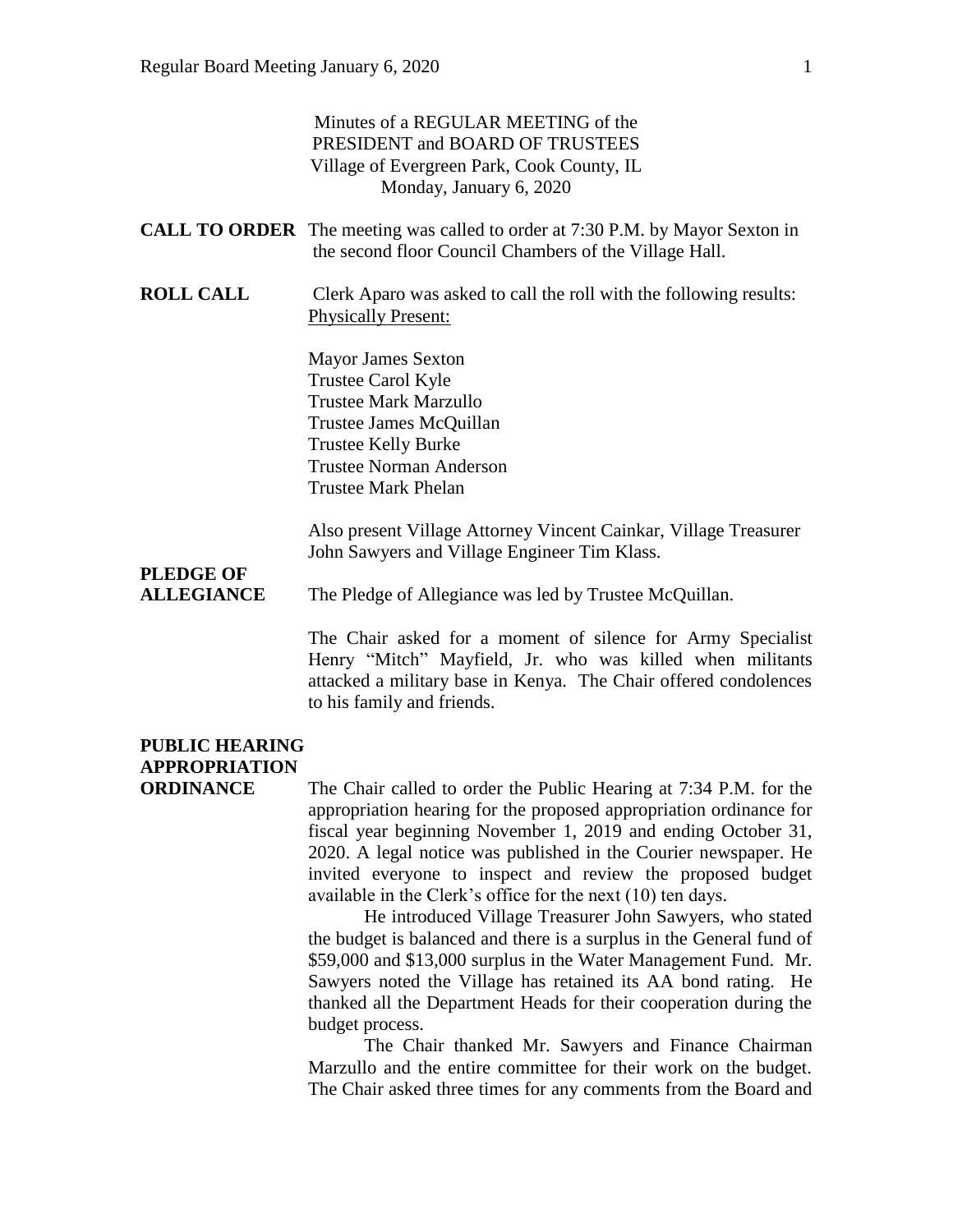any public comment or questions. There being none this portion of the public hearing was closed at 7:36 pm. Motion by Trustee Marzullo second by Trustee Phelan to close the public hearing portion of this meeting. Upon roll call voting YES: Trustees Kyle, Marzullo, McQuillan, Burke, Anderson and Phelan; voting NO: NONE. The motion was passed and so ordered by the Chair.

# **OPEN PUBLIC**

**FORUM** The Chair made the following announcements:

- 1. Wished everyone a healthy and happy New Year.
- 2. Congratulations to Evergreen's own, Abbey Murphy who scored a goal and helped USA win the gold in Women's Hockey.
- 3. Thanks to the Village Employees for their generous donations through 2019 payroll deductions. The EP Fire Department donated \$ 8,325.00 and other EP Departments donated \$2,690 to the EP Food Pantry.
- 4. The Village Hall will be closed on Monday, January 20, 2020 in observance of Dr. Martin Luther King Day and the Regular Board meeting will be held on Tuesday, January 21, 2020 at 7:30 p.m.
- 5. Waste Management will increase their rates due to the recent State of Illinois fuel tax increase. The increase will cost homeowners approximately ten dollars per year.
- 6. Saturday, January 25, 2020 at 7:30 p.m. the EP Recreation Department Candlelight Theatre and Glenn Pniewski will present "Candlelight Serenade" a vocal concert followed by a wine and cheese reception. Tickets are available at the Community Center.
- 7. Saturday, February 8, 2020 from 1-6 p.m. The Recreation Department will host the Annual Flake Fest at the Fire House and the Ice Rink. Everyone is invited to attend this free winter event.
- 8. Read a portion of the letter from the Craven's thanking the Board for **not** allowing recreational marijuana in Evergreen Park.

**OPEN PUBLIC AUDIENCE NONE.**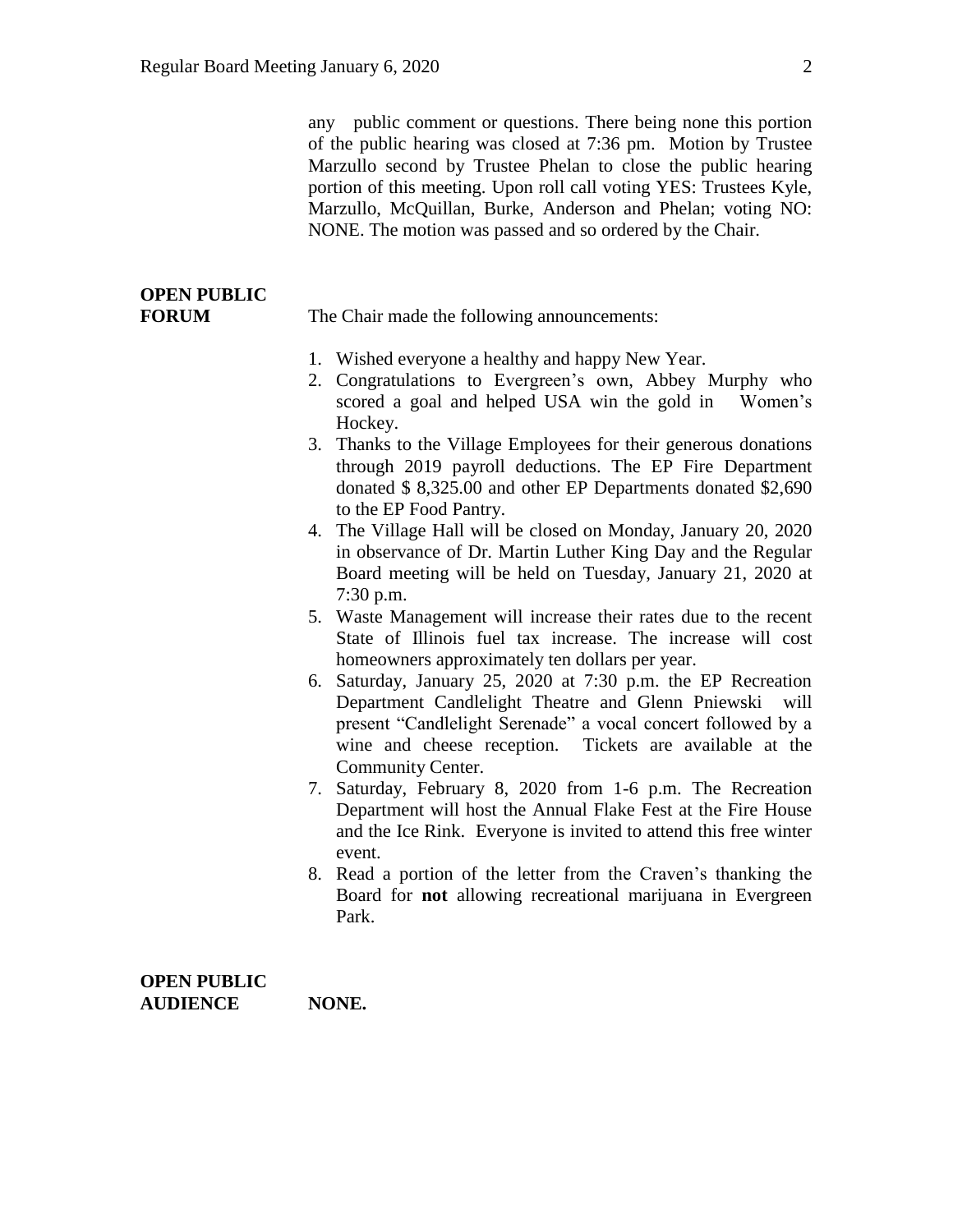### **REGULAR AGENDA & FINANCE**

**MINUTES** Motion by Trustee Kyle second by Trustee Burke to waive the reading of the minutes of the December 16, 2019 regular Meeting of the President and Board of Trustees and approved as presented and the Finance Meeting Minutes of December 16, 2019. Upon roll call voting YES: Trustee Kyle, Marzullo, McQuillan, Burke, Anderson and Phelan; voting NO: NONE. The motion was passed and so ordered by the Chair.

## **EXECUTIVE SESSION**

**REVIEW** Motion by Trustee Marzullo second by Trustee Kyle to complete the six month review and vote not to release executive session minutes as confidentiality still exists. Upon roll call voting YES: Trustee Marzullo, McQuillan, Burke, Anderson, Phelan and Kyle; voting NO: NONE. The motion was passed and so ordered by the Chair.

#### **RESOLUTION**

**NO. 5-2020** Motion by Trustee Phelan second by Trustee McQuillan to approve **Resolution NO. 5-2020** with General Corporate Fund expenditures of \$571,608.56 in the General Corporate Fund, \$72,512.87 in the Water Management Fund and the Capital Improvement Fund, \$159,584.78 and the Street Bond Fund, \$ 39,500.00 for a total of \$ 843,206.21. Upon roll call, voting YES: Trustees McQuillan, Burke, Anderson, Phelan, Kyle and Marzullo; voting NO: NONE. The motion was passed and so ordered by the Chair.

#### **BUSINESS LICENSE**

Motion by Trustee Marzullo second by Trustee Kyle to approve the business license regulation certificate for **ISLAND BISTRO**  to operate a restaurant with Caribbean fare located at  $2511 \text{ W}$ .  $95^{\text{th}}$ Street (former Bubba's Chicken). The Chair noted they may request a beer and wine license in the future. Upon roll call, voting YES: Trustees Burke, Anderson, Phelan, Kyle, Marzullo, and McQuillan; voting NO: NONE. The motion was passed and so ordered by the Chair.

Motion by Trustee Phelan second by Trustee Anderson to approve the business license regulation certificate for **EP MARKETING, LLC** to conduct an office for marketing of garage doors and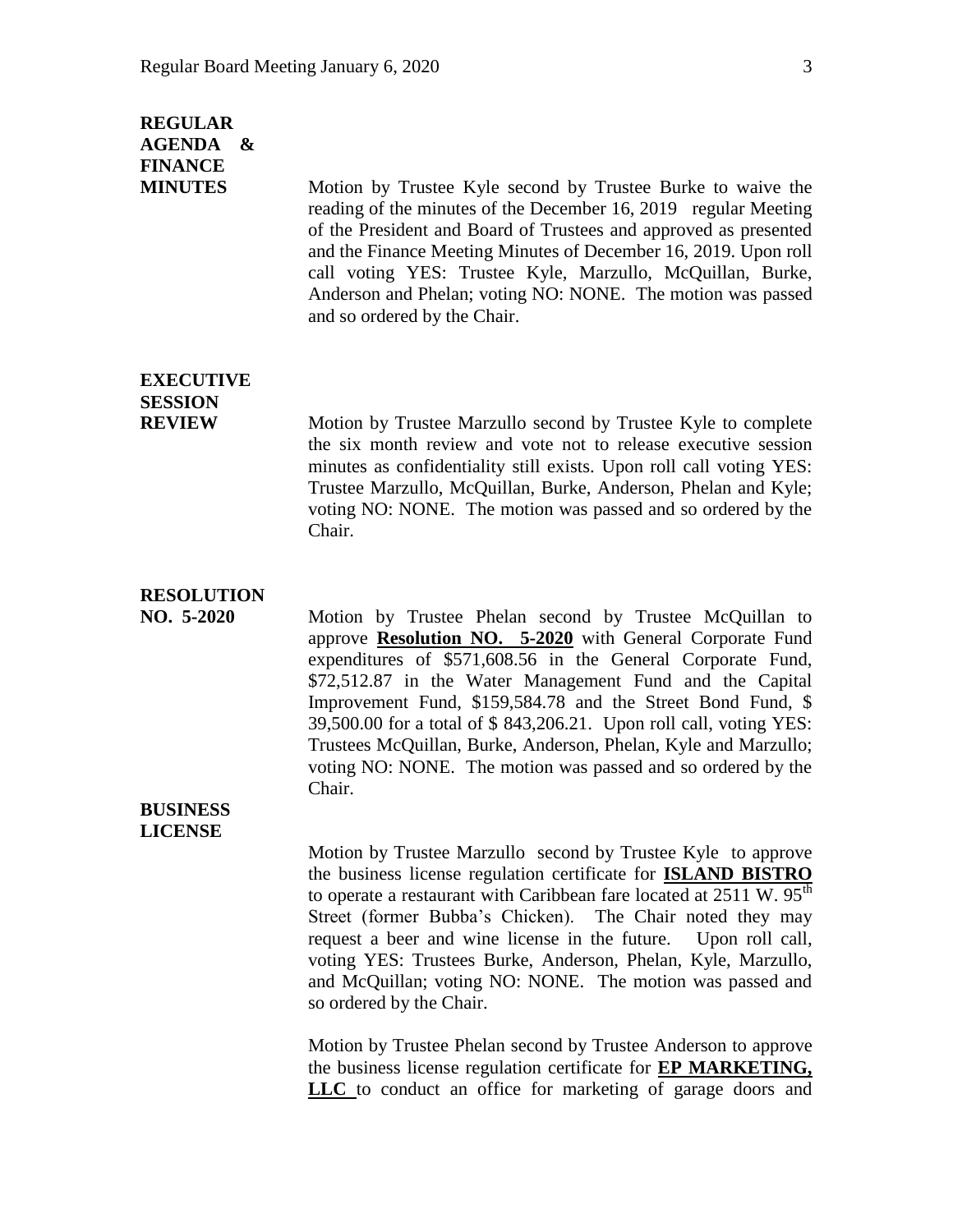|                                    | locksmith services located at 3317 W. 95 <sup>th</sup> Street, Suite 8. Upon<br>roll call, voting YES: Trustees Anderson, Phelan, Kyle, Marzullo,<br>McQuillan and Burke; voting NO: NONE. The motion was passed<br>and so ordered by the Chair.                                                                                                                                                                                                                                                                                                                                  |
|------------------------------------|-----------------------------------------------------------------------------------------------------------------------------------------------------------------------------------------------------------------------------------------------------------------------------------------------------------------------------------------------------------------------------------------------------------------------------------------------------------------------------------------------------------------------------------------------------------------------------------|
|                                    | Motion by Trustee Phelan second by Trustee Burke to approve the<br>regulation certificate<br><b>Business</b><br>license<br>for<br><b>KUSTOM</b><br><b>KUPCAKES dba SMALL CAKES</b> to operate retail sales of<br>cupcakes and ice cream located at 9605 S. Pulaski Avenue.<br>The Chair complimented the owner, Karla and her family<br>as this is another business she is operating in Evergreen Park.<br>Upon roll call, voting YES: Trustees Phelan, Kyle, Marzullo,<br>McQuillan, Burke, and Anderson; voting NO: NONE. The motion<br>was passed and so ordered by the Chair. |
| <b>ENGINEER'S</b><br><b>REPORT</b> | Village Engineer had no report. The Chair thanked Mr. Klass and<br>Mr. Lorenz for their help in expediting IDOT to make corrections<br>of traffic lanes at $103^{rd}$ & Kedzie. The Chair questioned Mr. Klass<br>regarding the sidewalk at 91 <sup>st</sup> Street. He added he has asked Gavin<br>to check on installing some decorative fencing at that location to<br>keep debris off the streets.                                                                                                                                                                            |
| <b>ATTORNEY'S</b><br><b>REPORT</b> | The Attorney had no report.                                                                                                                                                                                                                                                                                                                                                                                                                                                                                                                                                       |
| <b>DEPT HEADS</b>                  | NONE.                                                                                                                                                                                                                                                                                                                                                                                                                                                                                                                                                                             |

### **BIDS IRRIGATION**

**COM. CENTER** Motion by Trustee Marzullo second by Trustee McQuillan to allow the Mayor to verify the credentials of the contractor and approve with conditions the request from PW Director Lorenz to award the irrigation bid for the Community Center. Mr. Lorenz recommended the lowest bidder, Landscape Concepts Management in the amount of \$53,426.00 for the project. This is a re-bid as the first bid opening had no bidders. Upon roll call, voting YES: Trustees, Phelan, Kyle, Marzullo, McQuillan, Burke and Anderson; voting NO: NONE. The motion was passed and so ordered by the Chair.

### **DEMO**

#### **8859 CALIFORNIA**

Motion by Trustee Phelan second by Trustee Kyle to approve the request from PW Director Lorenz to award the low bidder ECC